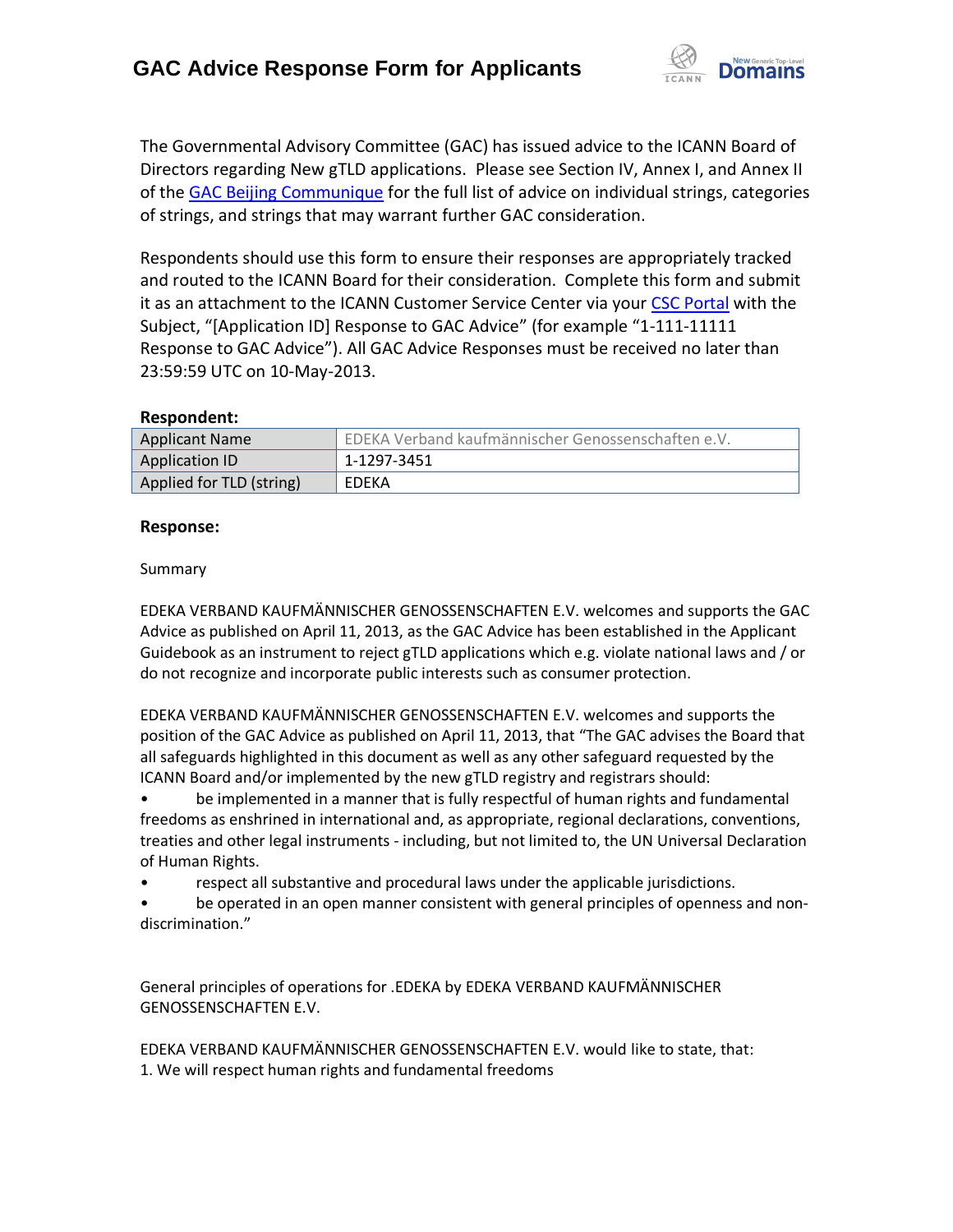# **GAC Advice Response Form for Applicants**



We fully support human rights and fundamental freedoms of mankind, this includes but is not limited to the UN declaration of rights . In this respect we would like to emphasize two principles of the UN declaration of rights:

Everyone is entitled to all the rights and freedoms set forth in this Declaration, without distinction of any kind.

Article 19: Everyone has the right to freedom of opinion and expression; this right includes freedom to hold opinions without interference and to seek, receive and impart information and ideas through any media and regardless of frontiers.

2. We will respect national laws

We require our registrars and registrants to comply with all applicable laws, including those that relate to privacy, data collection, consumer protection (including in relation to misleading and deceptive conduct), disclosure of data, and financial disclosures.

3. We will operate the TLD in an open manner consistent with general principles of openness and non‐discrimination

The fundamental goals of the Introduction of New gTLDs are:

The new gTLD program will create a means for prospective registry operators to apply for new gTLDs, and create new options for consumers in the market.

To foster diversity, encourage competition, and enhance the utility of the DNS.

ICANN expects a diverse set of applications for new gTLDs, including IDNs, creating significant potential for new uses and benefit to Internet users across the globe.

We fully support these goals with the underlying principles of openness and non-discrimination and which will lead to greater choice and diversity for consumers based on competition among registries.

Detailed commitments by EDEKA VERBAND KAUFMÄNNISCHER GENOSSENSCHAFTEN E.V. for .EDEKA based on General Safeguards

EDEKA VERBAND KAUFMÄNNISCHER GENOSSENSCHAFTEN E.V., the applicant for the .EDEKA top-level domain, will implement as already stated in the application the following safeguards in a manner that (i) is fully respectful of human rights and fundamental freedoms as enshrined in international and, as appropriate, regional declarations, conventions, treaties and other legal instruments – including, but not limited to, the UN Universal Declaration of Human Rights, (ii) respects all substantive and procedural laws under the applicable jurisdictions, and (iii) the gTLD be operated in an open manner consistent with general principles of openness and nondiscrimination. The safeguards will be subject to contractual oversight.

### The Safeguards are in detail:

1. WHOIS verification and checks - EDEKA VERBAND KAUFMÄNNISCHER GENOSSENSCHAFTEN E.V. will conduct checks on a statistically significant basis to identify registrations in its gTLD with deliberately false, inaccurate or incomplete WHOIS data at least twice a year. Registry operators will weigh the sample towards registrars with the highest percentages of deliberately false, inaccurate or incomplete records in the previous checks. EDEKA VERBAND KAUFMÄNNISCHER GENOSSENSCHAFTEN E.V. will notify the relevant registrar of any inaccurate or incomplete